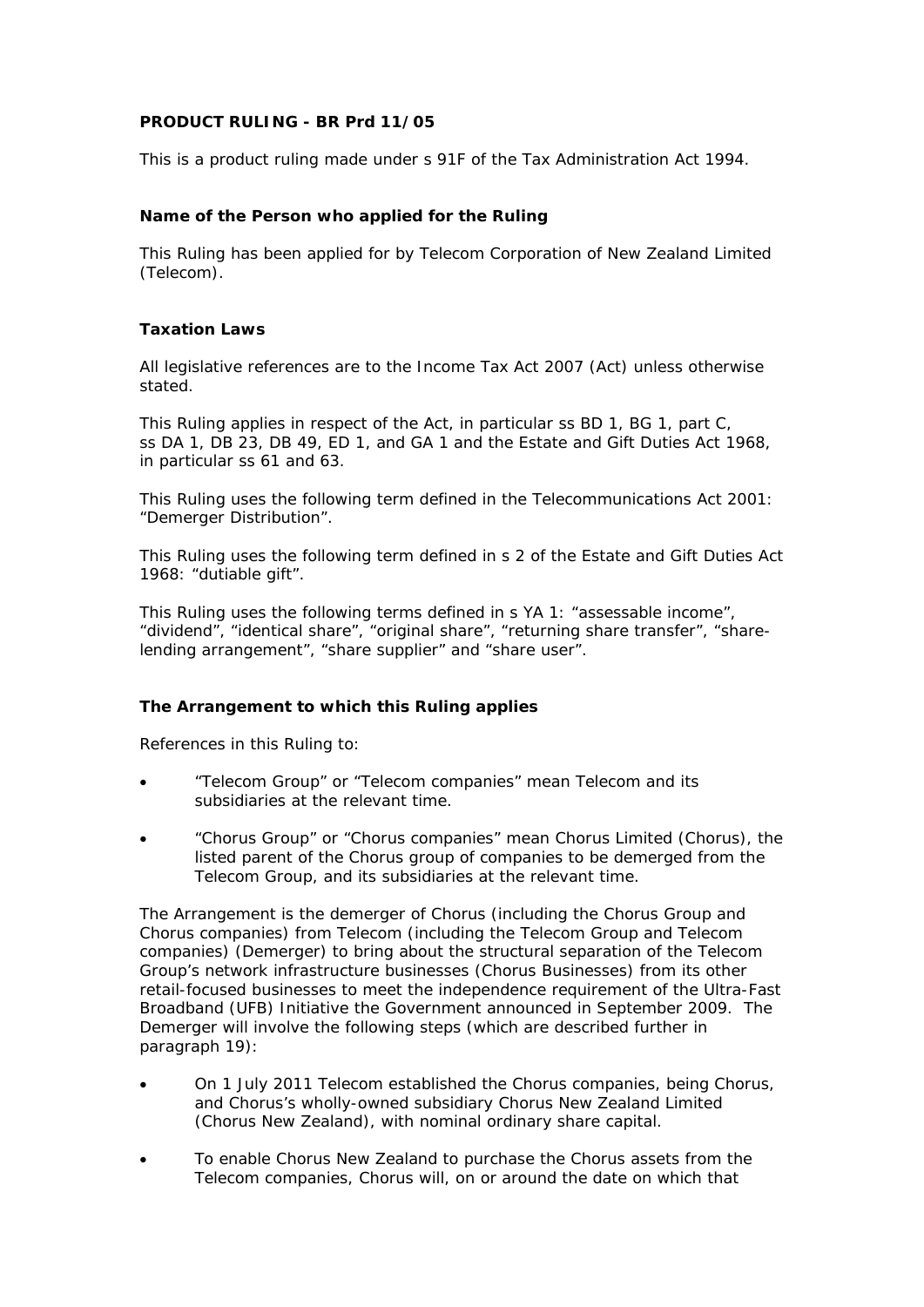purchase is to be completed, issue additional share capital to Telecom, and will borrow under a loan facility from third party banks. Chorus New Zealand will similarly issue additional share capital to Chorus and will also borrow from Chorus under an inter-company loan. (Chorus may also be entitled to receive an amount from a Telecom company in connection with the issue of bonds to be exchanged for bonds currently on issue by a Telecom company, and for agreeing to assume liability under related swap transactions. To that extent, the amount Chorus is required to draw-down under its loan facility will be reduced.)

- Chorus New Zealand will purchase the Chorus assets and liabilities from the Telecom companies for an amount to be determined (but expected to fall within a range of NZ\$2 billion to NZ\$2.5 billion).
- Telecom will distribute its shares in Chorus to Telecom's existing shareholders, or to a sale agent in the case of ineligible overseas shareholders.

Further details of the Arrangement are set out in the paragraphs below.

# **Background to the Ultra-Fast Broadband Initiative**

### *Objective of the Ultra-Fast Broadband Initiative*

1. The Government announced the UFB Initiative in September 2009. In October 2009, the Government released *New Zealand Government Ultra-Fast Broadband Initiative: Invitation to Participate in Partner Selection Process* (Ministry of Economic Development, October 2009) (Invitation to Participate) setting out the process and terms and conditions for the selection of government partners in the UFB Initiative. The Invitation to Participate sets out the Government's overall objective for the UFB Initiative (UFB Objective) as follows (footnotes omitted):

### **1.1 Ultra-fast Broadband Initiative**

**(a)** The government's overall objective for the ultra-fast broadband investment initiative (**UFB Initiative**) is:

> To accelerate the roll-out of ultra-fast broadband to 75 percent of New Zealanders over ten years, concentrating in the first six years on priority broadband users such as businesses, schools and health services, plus greenfield developments and certain tranches of residential areas (**UFB Objective**).

2. The Government intends to invest up to NZ\$1.5 billion towards achieving the UFB Objective, with the expectation that this will be at least matched by private sector investment.

# *Structure of investment in the Ultra-Fast Broadband Initiative*

3. Crown Fibre Holdings Limited (Crown Fibre) will manage the Government's investment in the UFB Initiative. Crown Fibre is a wholly-owned Crown investment company incorporated on 29 October 2009. Crown Fibre was responsible for conducting the partner selection process, and will manage the Government's investment in the fibre-optic communications network in the future.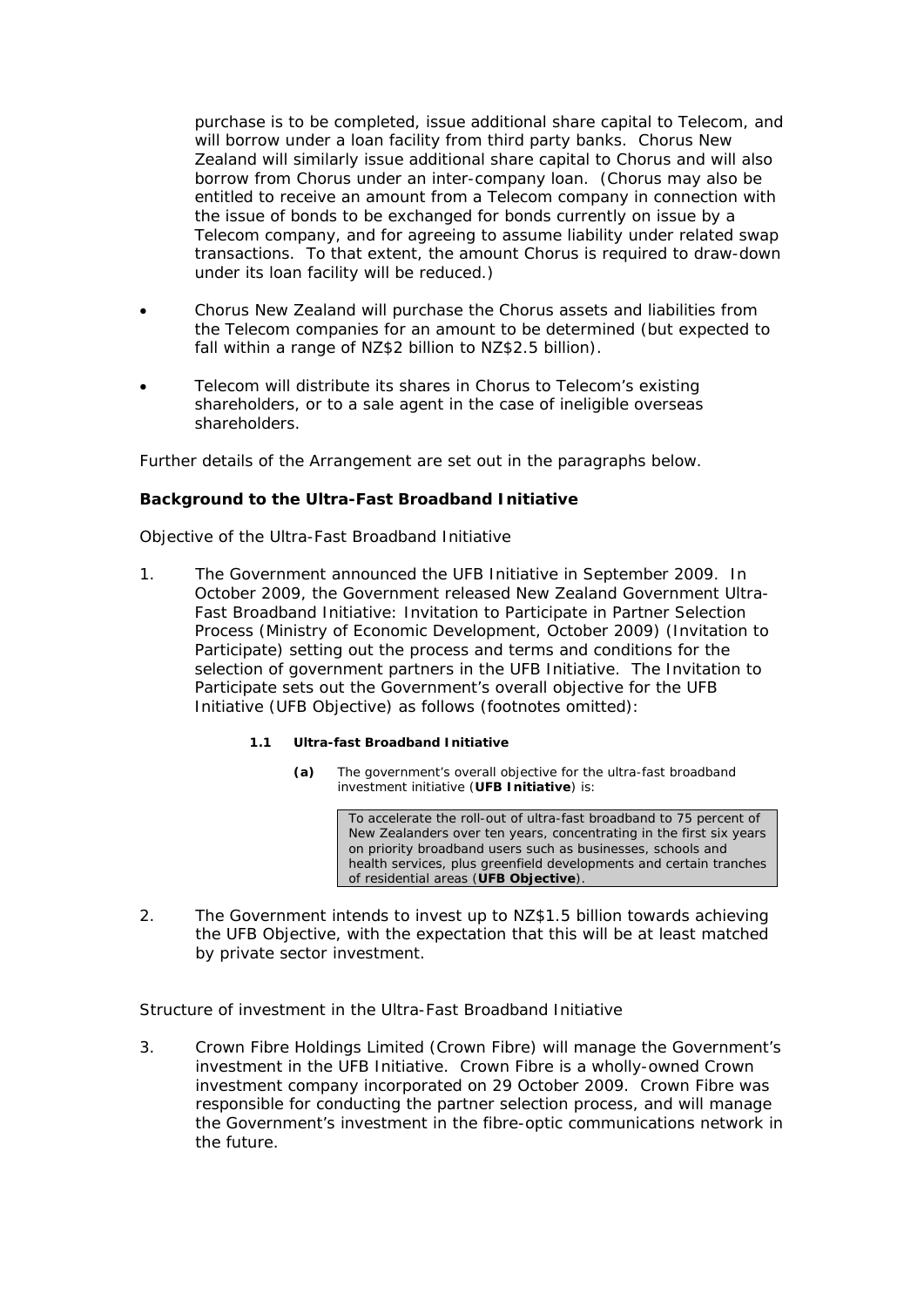- 4. One of Crown Fibre's core roles was to select parties with which to coinvest in the UFB Initiative (Partners). Telecom was a participant in this partner selection process. On 24 May 2011, the Communications and Information Technology Minister, Steven Joyce, announced that an agreement had been reached with Telecom under which Telecom would build a fibre-optic network in Auckland, the eastern and lower North Island, and most of the South Island.
- 5. The Government's investment in the UFB Initiative is to be effected through local fibre companies. Local fibre companies will deploy the fibre networks and sell access to products on those networks. In the case of Telecom's proposal, Chorus will in effect be the local fibre company, although the terms of the arrangements between Crown Fibre and Chorus are not identical to the terms envisaged by the Invitation to Participate.

### *Requirement for independence*

…

…

- 6. The *New Zealand Government Ultra-Fast Broadband Initiative: Overview of Initiative* (Ministry of Economic Development, September 2009) outlined the requirements that local fibre companies operate on an independent basis and provides as follows (footnotes omitted):
	- 66. The following principles will apply:
		- independence LFCs [local fibre companies] will be prohibited from providing retail services.
	- 67 In terms of independence, in the event that a prospective LFC partner currently owns a retail operation, the party either:
		- must divest itself of the retail operation (or alternatively alter governance arrangements so that it does not control the retail operation); or
		- will not have the right to appoint the majority of directors to the Board of the relevant LFC, and the chair of the LFC Board must be an independent chair agreed to by all shareholders.
- 7. This condition is repeated as one of the UFB Initiative's "open access requirements" in the Invitation to Participate, which provides as follows:

#### **13. Open Access Requirements**

These are the **Open Access requirements.** 

#### **13.4 Impact of current telecommunications operations**

In the event that a prospective Partner, or a related or associated entity of the Partner, currently (or at any time while a Partner) owns or controls a business which provides any Telecommunications Service other than the Permitted Services, the Partner:

- **(a)** must fully divest, or must ensure that the Partner's related or associated entity fully divests, itself of that business; or
- **(b)** may not appoint the majority of directors to the Board of the relevant LFC [local fibre company], and the chair of the LFC Board must be an independent chair agreed to by all shareholders.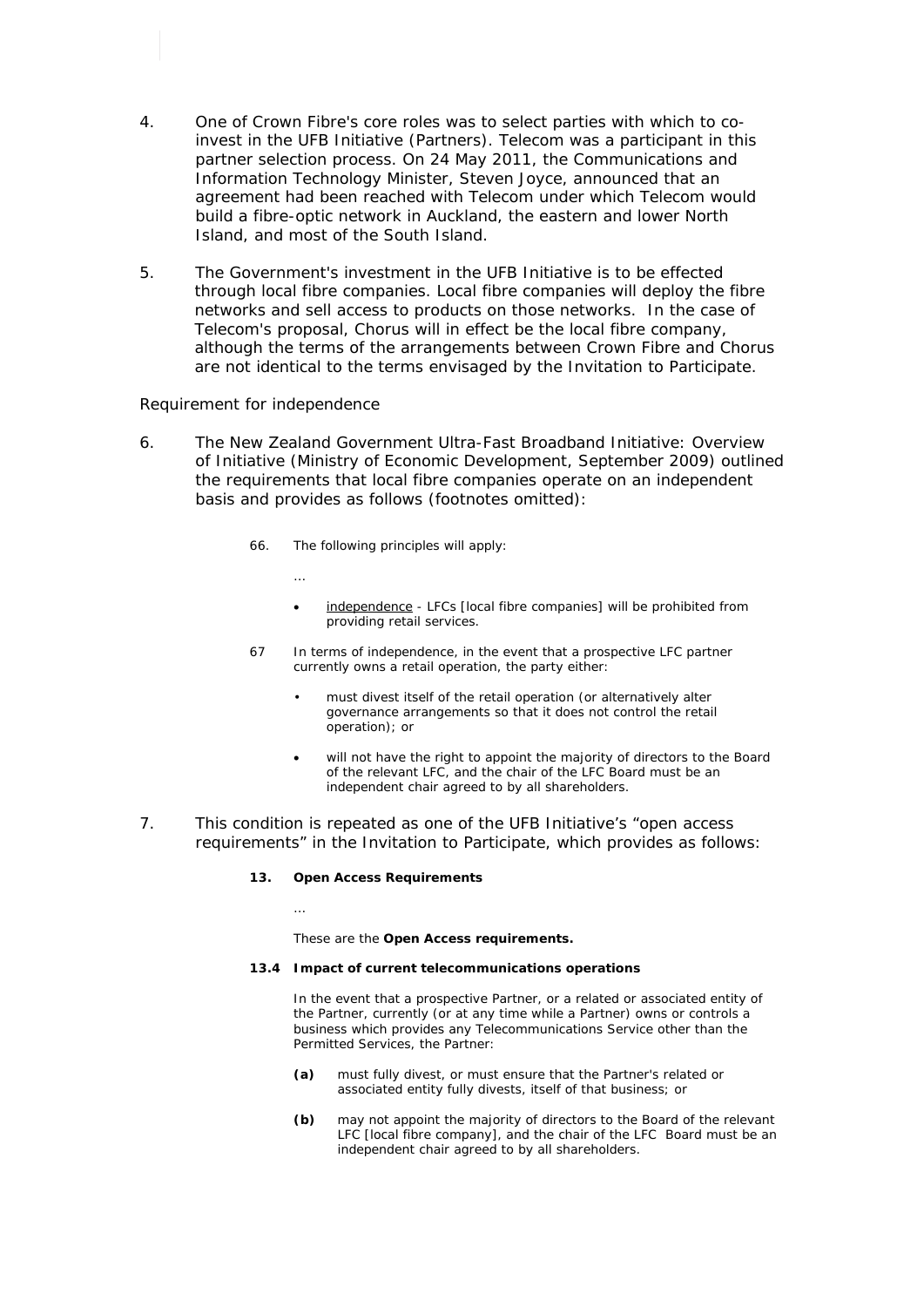8. "Permitted Services" are services of the type that will be provided in relation to the fibre optic network infrastructure. Permitted Services (and related terms) are defined in the Invitation to Participate as follows:

### **7. DEFINITIONS AND INTERPRETATION**

#### **7.1 Definitions**

…

The terms used in this document shall have the following meanings:

**Layer 1** means layer 1 of the OSI Model, which is normally associated with passive fibre optic network infrastructure;

**Layer 1 Service** means any service which operates at Layer 1;

**Layer 2** means layer 2 of the OSI Model, which is normally associated with active fibre optic network infrastructure;

**Layer 2 Service** means any service which operates at Layer 2;

…

…

…

**OSI Model** means the seven-layer model of network architecture known as the Open Systems Interconnection Model;

**Permitted Services** means the services that may be provided by an LFC [local fibre company], being any Layer 1 Services and, subject to CFH [Crown] Fibre] consent, any Layer 2 Service;

*Application to the Telecom Group* 

- 9. The Telecom Group has a significant operating business unit devoted to the provision of retail telecommunications services to the household and business markets. Because these retail services are not Permitted Services, a member of the Telecom Group would have been prevented from being a Partner unless it was prepared to comply with the requirement not to appoint the majority of the directors of the board of the local fibre company and to accept an independent board chair. Telecom considered that option commercially unacceptable, because it would not have given it the requisite degree of control over the local fibre company. Therefore, Telecom formed the view that the only way it could realistically participate in the UFB Initiative would be to structurally separate.
- 10. Telecom decided that for its network and wholesale business units (which do provide Permitted Services) to participate as a bidder in the UFB Initiative, it would (subject to its bid being successful and receiving relevant approvals, including shareholder approval) demerge and structurally separate those business units (ie, the Chorus Businesses) from its other business units, which predominantly involve the provision of retail telecommunications services. The entities carrying on the Chorus Businesses following the Demerger (ie, the Chorus companies) will be eligible to participate in the UFB Initiative without breaching the specific requirements imposed by the Government and in a way that does not unduly restrict the Chorus Group's governance arrangements.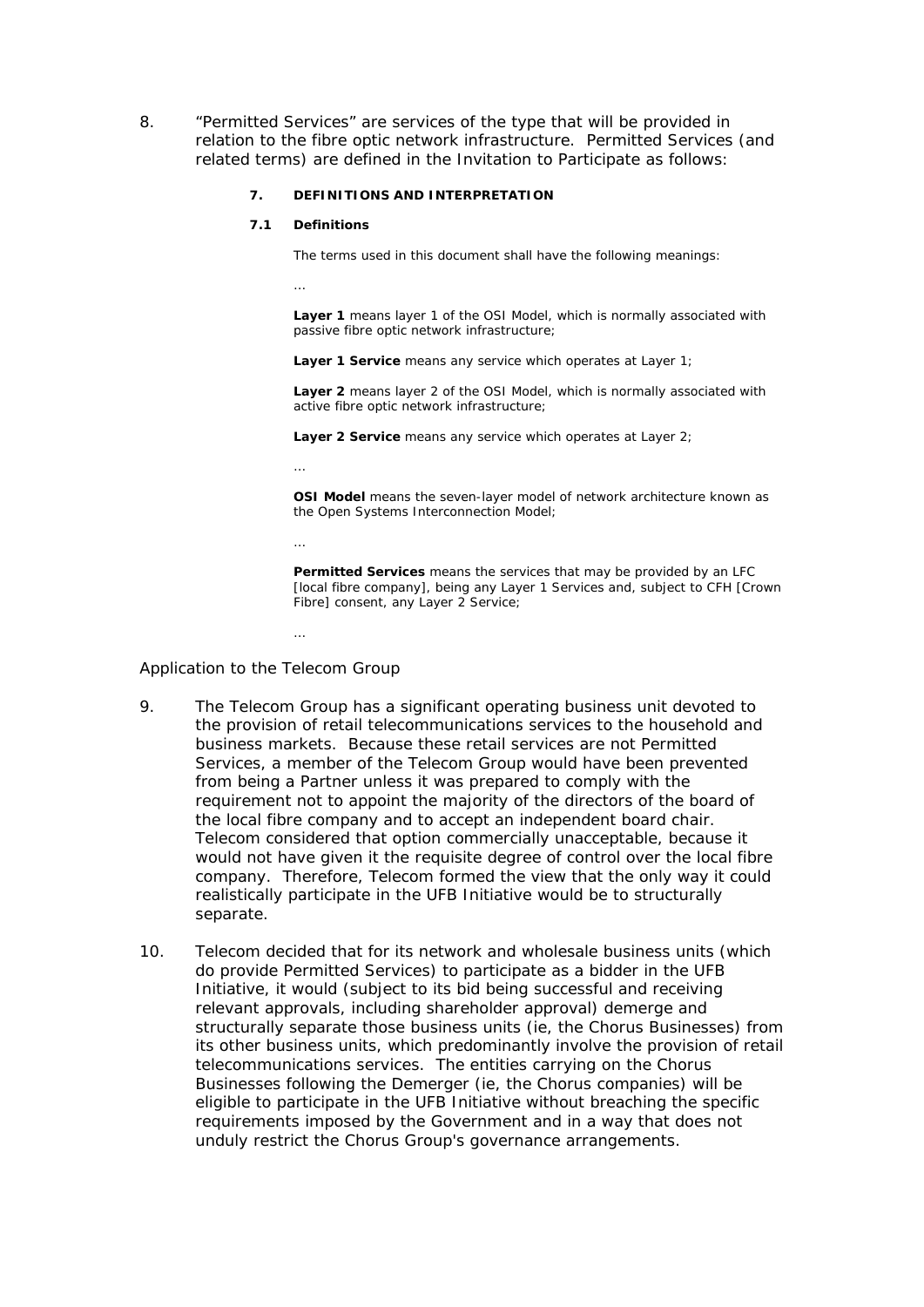### *Regulatory implications of structural separation*

- 11. The *Discussion Document: Regulatory Implications of Structural Separation* (Ministry of Economic Development, September 2010) sets out the regulatory implications of the structural separation of Telecom as follows:
	- **2 Overview**
	- 14 Structural separation would represent a significant change to the structure of the New Zealand telecommunications industry. Historically, the industry has been dominated by a vertically integrated incumbent operating at all levels of the market, which has given rise to issues regarding the effectiveness of competition. The new split would affect both legacy and next generation access infrastructure.

# **The Demerger**

…

12. The following diagram summarises the current structure of the Telecom Group.

#### **Current Structure of Telecom Group**



### *Overview*

- 13. Effecting the Demerger requires the following:
	- The establishment of the Chorus companies to separately hold and carry on the Chorus Businesses.
	- The transfer of assets and liabilities of the Chorus Businesses (designated assets and liabilities), by the Telecom companies that hold or are party to those assets and liabilities immediately before the transfer to Chorus New Zealand and the entering into of certain transitional and long-term commercial arrangements between one or more Telecom companies and one or more Chorus companies. (The designated assets and liabilities will be described in the Separation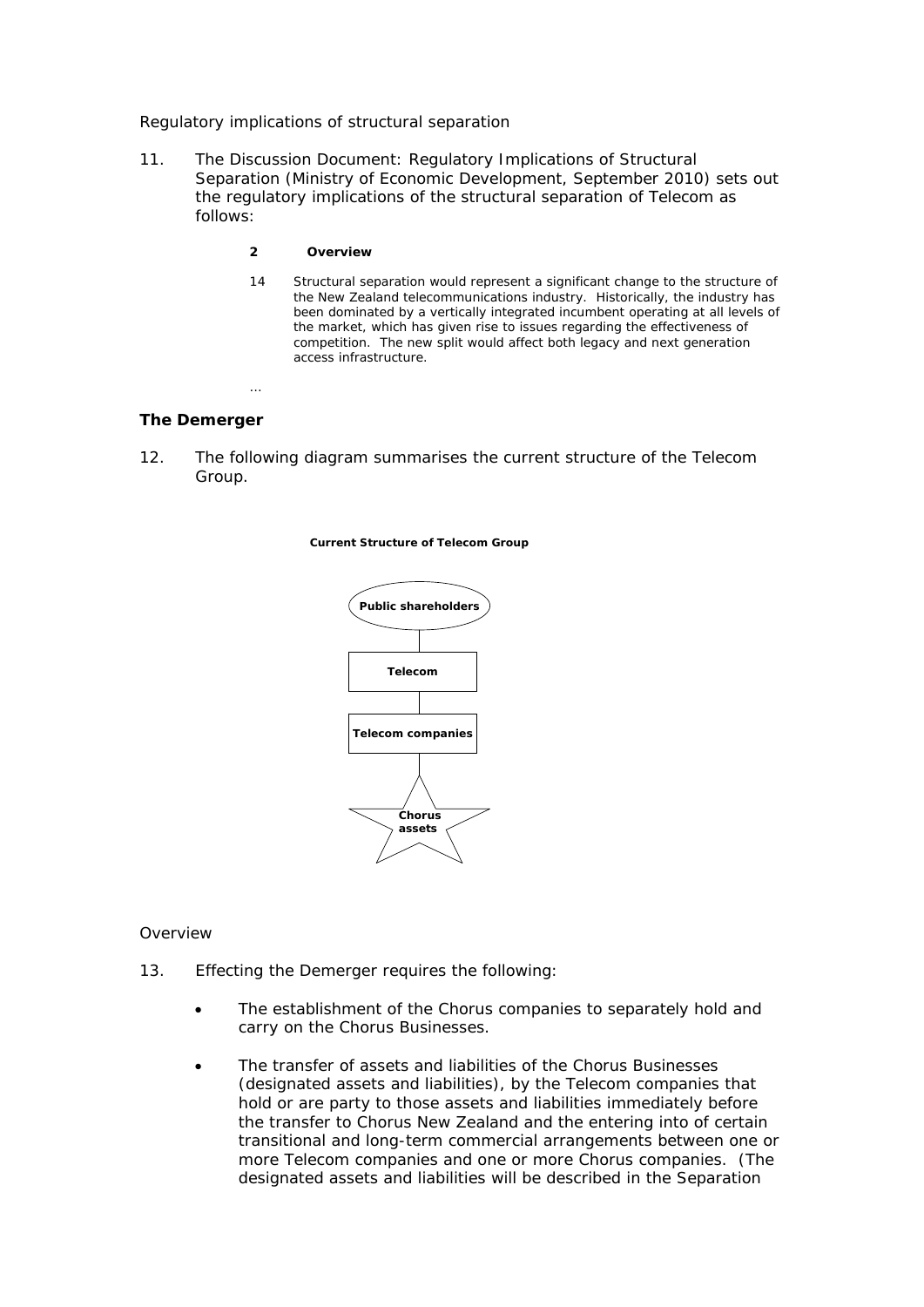Deed (see paragraph 14) and in a proposal approved by Order in Council made under s 46 of the Telecommunications (TSO, Broadband, and Other Matters) Amendment Act 2011 (Broadband Act).)

- The capitalisation of and provision of interim funding to Chorus and Chorus New Zealand to enable Chorus New Zealand to acquire the assets and liabilities of the Chorus Businesses.
- The distribution, to each holder of ordinary shares in Telecom, of ordinary shares in Chorus under an arrangement approved by the High Court under part 15 of the Companies Act 1993 (Companies Act) (subject to the position of ineligible overseas shareholders discussed in paras 22 and 23).
- 14. The Demerger will be carried out in accordance with:
	- the Broadband Act;
	- a scheme of arrangement approved by the High Court;
	- a separation deed between the relevant companies (Separation Deed).
- 15. The Broadband Act amends the Telecommunications Act 2001. The Broadband Act contains measures to reform certain regulatory provisions currently applicable to the Telecom Group to reflect the structural separation of the Telecom Group and the Government's UFB Initiative. The legislation deals with aspects of the Demerger that are affected by existing legislation and provides for certain outcomes different from those that would otherwise result (eg, in respect of public works and resource management matters). The Broadband Act also contains measures providing for the application of the Inland Revenue Acts to the Demerger.
- 16. The scheme of arrangement approved by the High Court under part 15 of the Companies Act will use a procedure for corporate reorganisations that involves obtaining shareholder approval, and consideration by the High Court of the interests of certain parties. The scheme will describe and give legal effect to the steps by which Chorus shares are to be distributed to Telecom shareholders, and will give legal effect to the Separation Deed.
- 17. The Separation Deed will provide for the transfer of the designated assets and liabilities to the Chorus Group, the assignment or novation of certain contracts related to the Chorus Businesses to the Chorus Group, and certain transitional arrangements between the Telecom Group and the Chorus Group.
- 18. Following the Arrangement, Telecom and Chorus will exist and operate as separate entities with separate ownership and management structures. Telecom will remain listed on the New Zealand stock exchange (NZSX) and Australian Securities Exchange and it is intended that Chorus will be listed on both the NZSX and Australian Securities Exchange. Telecom American Depository Shares (ADSs) will continue to be listed on the New York Stock Exchange. Chorus shares or ADSs are not intended to be listed in the United States, but it is expected that Chorus ADSs will trade on an overthe-counter basis in the United States.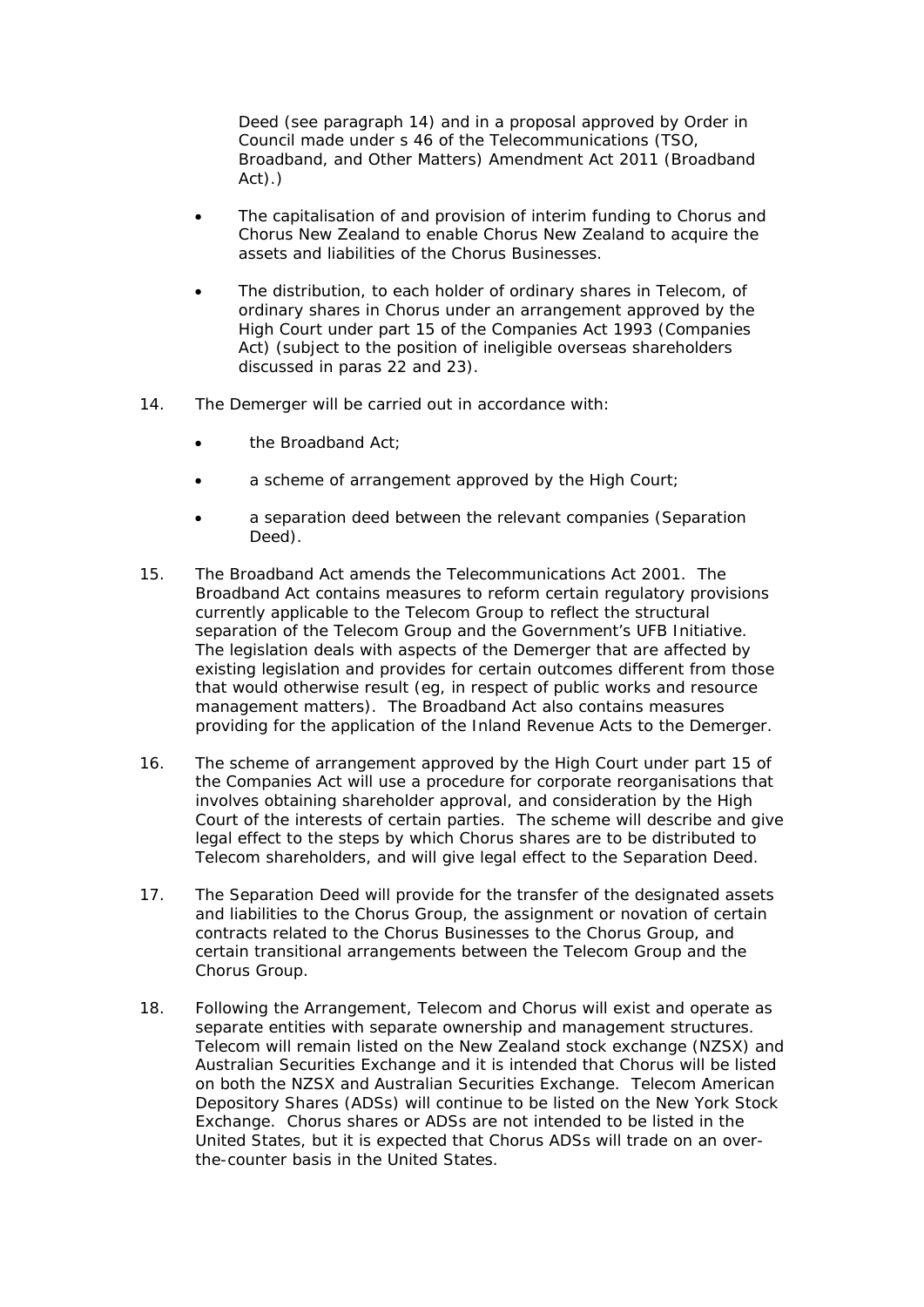# **Capitalisation of Chorus and Chorus companies and distribution to Telecom shareholders**

- 19. The four steps by which the Demerger will occur are summarised in the text and diagrams that follow (all figures are approximate, and amounts payable may be settled by payment direction in some cases).
- 20. References to the "Demerger Date" are to the date on which Chorus New Zealand acquires the Chorus Businesses under the Separation Deed and on which the Demerger Distribution is provided to Telecom shareholders. This date is expected to be 30 November 2011 or such other date as is determined by the board of directors of Telecom and notified by Telecom to the NZSX, Australian Securities Exchange and New York Stock Exchange.

# **Step 1: Telecom establishes the Chorus companies with nominal ordinary share capital.**



**Step 1: Telecom Demerger**

*Before Telecom applies for initial court orders* 

(i) On 1 July 2011, the Chorus companies (being Chorus and Chorus New Zealand) were incorporated with nominal share capital. As at the date of this ruling, Telecom holds all of the shares in Chorus and Chorus in turn holds all of the shares in Chorus New Zealand.

# *Following receipt of final court orders*

(ii) For a certain period of days before the Demerger Date (expected to be seven business days in the case of trading on the Australian Securities Exchange, and five business days in the case of trading on the NZSX):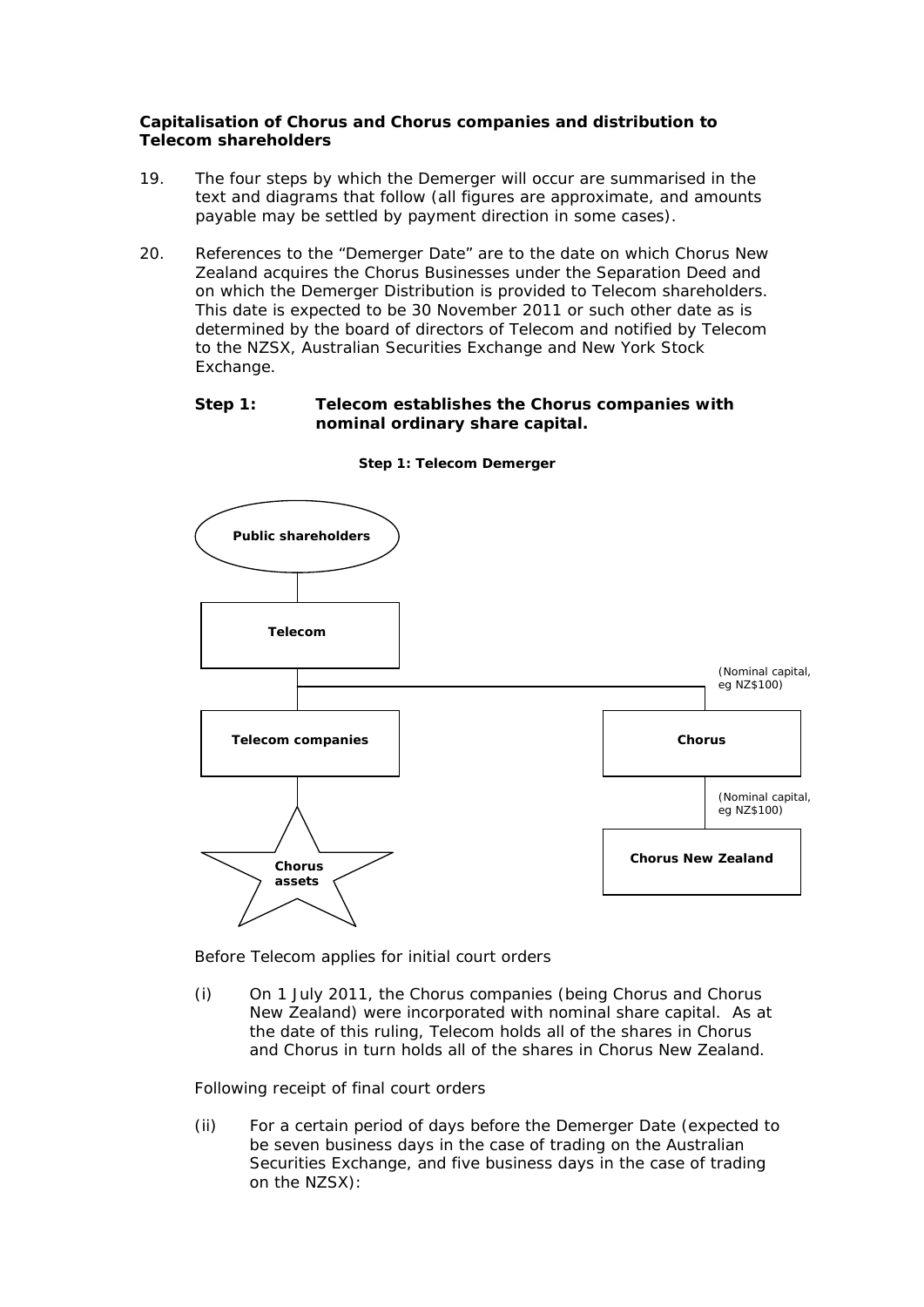- Telecom will trade on an "ex-demerger entitlements" basis;
- Chorus will trade (initially on a deferred settlement basis).

*On the Demerger Date* 

**Step 2: Telecom capitalises Chorus and Chorus in turn capitalises Chorus New Zealand in an equal amount. Chorus borrows an amount under an interim loan facility from third party banks.** 

**Step 2: Telecom Demerger**



- (iv) On the Demerger Date, Telecom will subscribe for such number of Chorus shares as will, together with the existing Chorus shares, enable Telecom to make the pro rata distribution referred to in Step 4 below, in consideration for an aggregate issue price to be determined having regard to each of the purchase price payable by Chorus New Zealand under the Separation Deed and the amount Chorus will have available from borrowings.
- (v) Chorus will in turn subscribe for an equivalent number of Chorus New Zealand shares in consideration for an equivalent aggregate issue price.
- (vi) Chorus will provide a loan to Chorus New Zealand of an amount sufficient (when considered together with the subscription amount received for the Chorus New Zealand shares) for Chorus New Zealand to pay the purchase price under the Separation Deed. Chorus will obtain the funds for the loan to Chorus New Zealand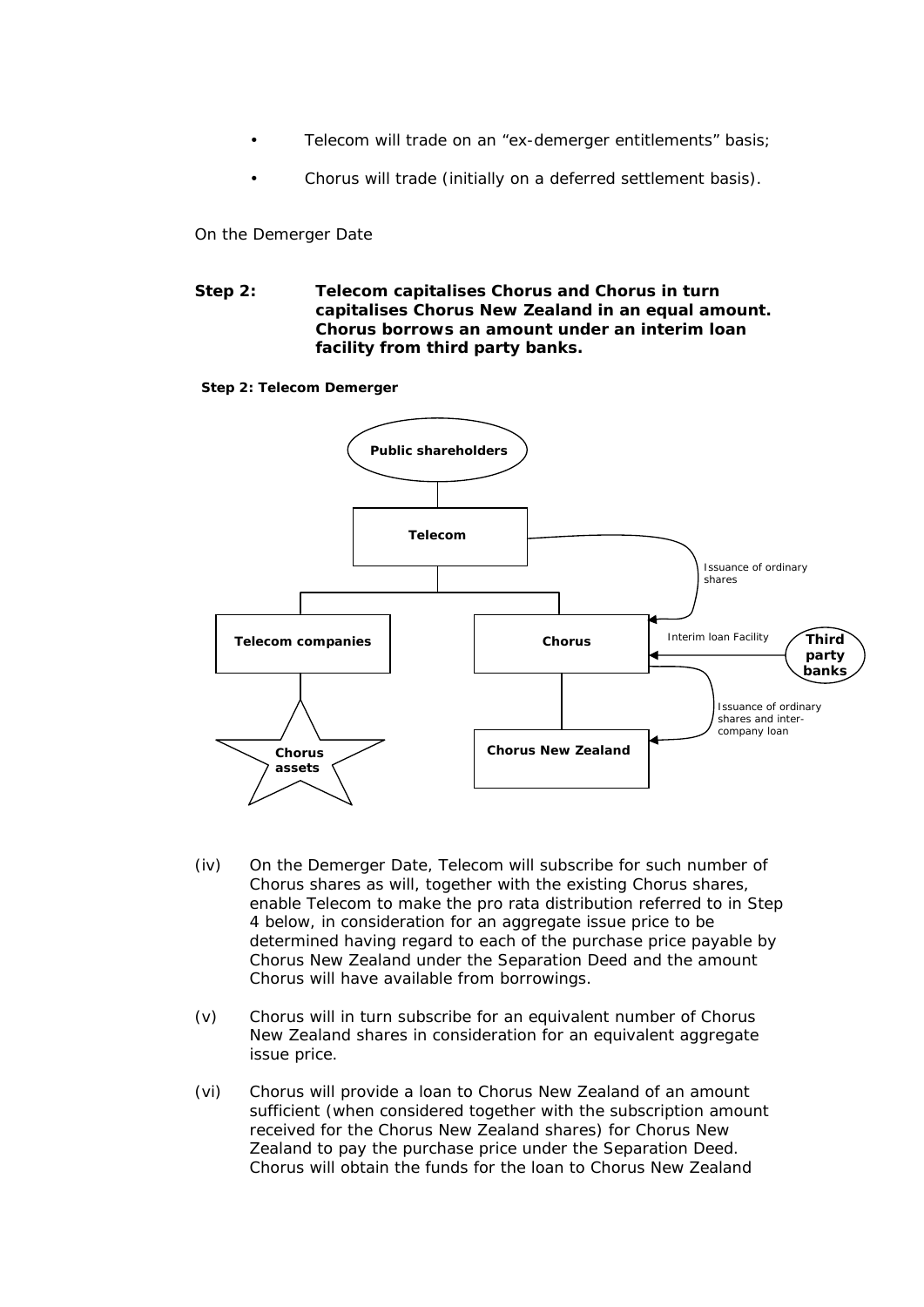from sources which include a drawdown under an interim loan facility of an amount expected to fall within a range of NZ\$1.5 billion to NZ\$2 billion. (Chorus may also be entitled to receive an amount from a Telecom company in connection with the issue of bonds to be exchanged for bonds currently on issue by a Telecom company, and for agreeing to assume liability under related swap transactions. To that extent, the amount Chorus is required to draw-down under its loan facility will be reduced.)

### **Step 3: Chorus New Zealand purchases the Chorus assets from the Telecom companies.**



- (vii) The designated assets and liabilities will transfer to Chorus New Zealand from the relevant Telecom companies.
- (viii) Using the proceeds of the share issues and the funds borrowed under the interim loan facility and received in connection with the bond exchange and assumption of swaps as described in (vi) above, if any (and on-lent by Chorus to Chorus New Zealand), Chorus New Zealand will pay to the relevant Telecom companies an aggregate amount that is to be determined (but expected to fall within a range of NZ\$2 billion to NZ\$2.5 billion) in consideration for the transfer of the assets and liabilities under the Separation Deed.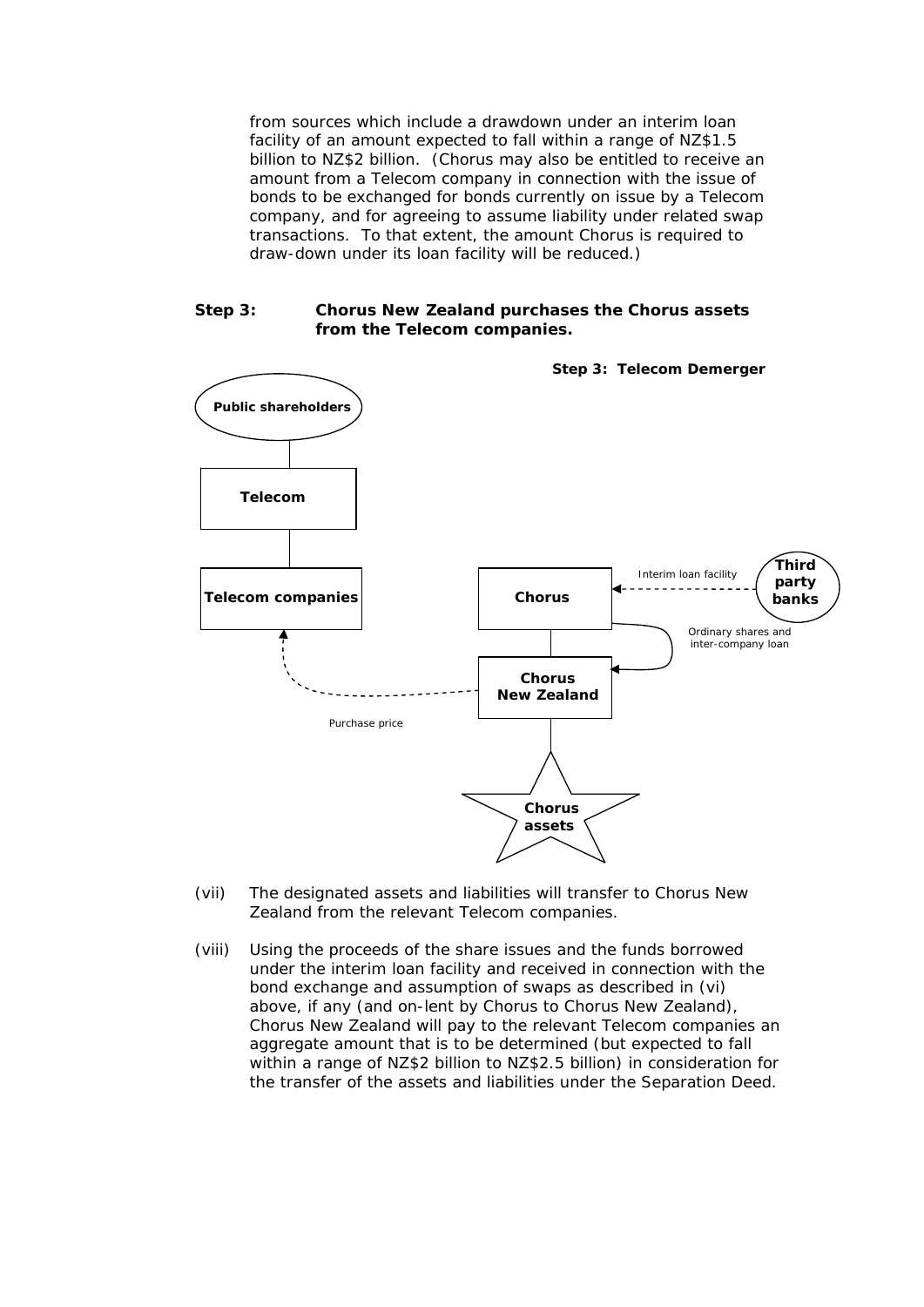# **Step 4: Telecom distributes its shares in Chorus to Telecom's existing shareholders**



#### **Step 4: Telecom Demerger**

- (ix) On the Demerger Date, Telecom will make the Demerger Distribution by the following mechanism:
	- (a) Telecom will make a pro rata distribution (the Demerger Distribution) to Telecom shareholders, conferring on such holders an entitlement to an amount to be ascertained by reference to the volume weighted average price of the Chorus shares as traded on the NZSX over the last five trading days before the Demerger Date (and in accordance with the ratio of Telecom shares to Chorus shares and the approach to rounding described in (b) below).
	- (b) Each Eligible Shareholder's entitlement to the pro rata distribution amount will be automatically applied to acquire from Telecom the relevant number of Chorus shares to be distributed to that Telecom shareholder. Each Eligible Shareholder will receive a distribution of one Chorus share for every five Telecom shares held, with the number of Chorus shares to be rounded if necessary to the nearest whole number in circumstances where there may otherwise be fractional interests in Chorus shares.
	- (c) In the case of ineligible overseas shareholders (being a shareholder other than an Eligible Shareholder), the Chorus shares that such holders would otherwise have been entitled to receive as a result of the Demerger Distribution will be transferred to a sale agent, who will then sell them and pay to each ineligible overseas shareholder its share of the net proceeds of sale of those Chorus shares.
- (x) Telecom will record the distribution in its accounts (for accounting purposes) partly as a return of capital and partly as a distribution of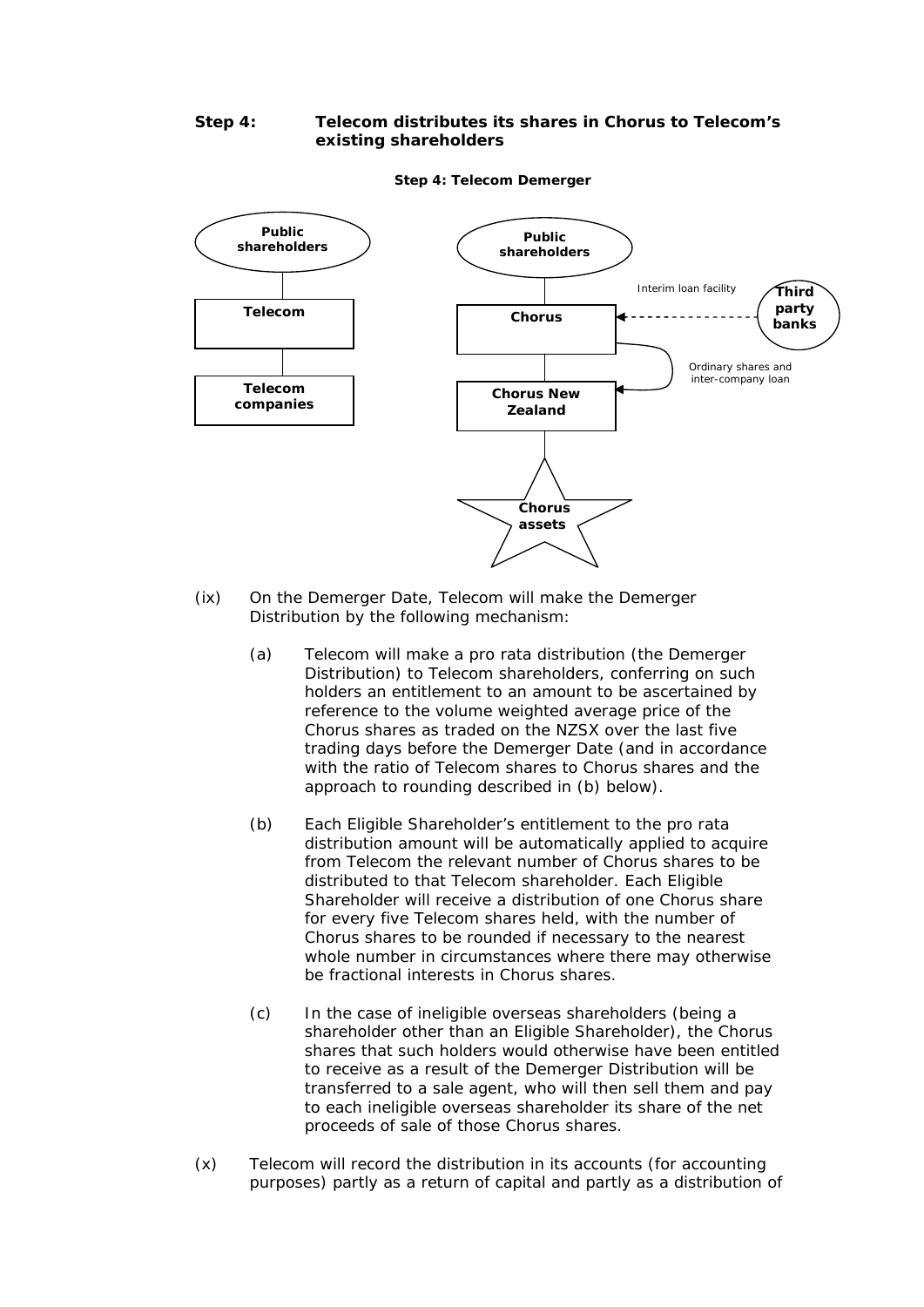retained earnings. The amount of the return of capital part will be calculated by:

- (a) dividing an amount "A" (being the number of Chorus shares on issue immediately following the Demerger Distribution multiplied by the volume weighted average price of the Chorus shares as traded on the NZSX over the last five trading days before the Demerger Date); by
- (b) the sum of amount "A" referred to in subparagraph (a) and an amount "B" (being the number of Telecom shares on issue immediately following the Demerger Distribution multiplied by the volume weighted average price of Telecom shares as traded on the NZSX over the last five trading days before the Demerger Date, on the basis that the Telecom shares trade on an ex-demerger entitlements basis on the NZSX for the whole of this period); and
- (c) multiplying the result by the balance of Telecom's share capital account immediately before the distribution.

The part of the distribution that is not a return of capital (as calculated above) will be recorded in Telecom's accounts (for accounting purposes) as a dividend.

21. After the Demerger, the Telecom Group and the Chorus Group will exist and operate as separate corporate groups with separate ownership and management structures. Before the Demerger a transitional governance structure will be established in respect of the Telecom Group and the Chorus Group. The Telecom Group and the Chorus Group will enter into transitional and long-term commercial arrangements involving supplies being made between both groups after the Demerger.

# *Ineligible overseas shareholders*

- 22. Certain Telecom shareholders will not be eligible to participate in the Demerger Distribution in the same way as other shareholders. Ineligible overseas shareholders are those Telecom shareholders who are not, on the record date for the demerger, Eligible Shareholders. "Eligible Shareholders" are Telecom shareholders whose registered address as at 7:00 pm on the record date is in:
	- New Zealand, Australia, the United States, the United Kingdom Canada, Germany, Hong Kong, Japan, Luxembourg, Norway, the Netherlands, Singapore or Switzerland; or
	- a jurisdiction in which Telecom reasonably believes that it is not prohibited and not unduly onerous or impracticable to distribute Chorus shares to a Telecom shareholder pursuant to the demerger.
- 23. The shares in Chorus that the ineligible overseas shareholders would otherwise have been entitled to receive as a result of the Demerger Distribution, will be transferred to a sale agent, who will sell them on the NZSX and pay to each ineligible overseas shareholder its share of the net proceeds of sale of those Chorus shares.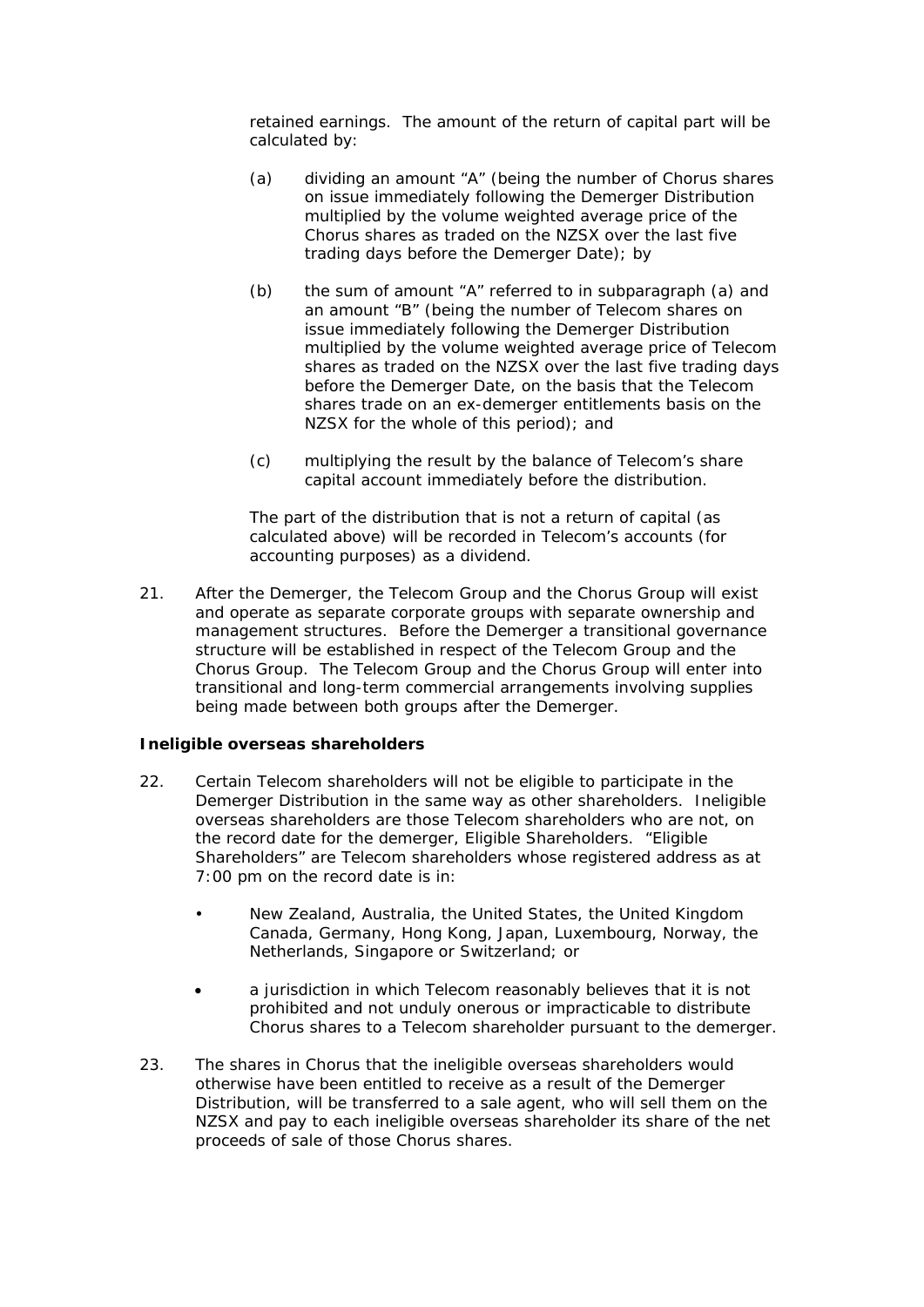# **Relevant Documents**

- 24. The following documents are relevant to the Arrangement:
	- Telecommunications Act 2001, as amended by the Telecommunications (TSO, Broadband, and Other Matters) Amendment Act 2011;
	- draft Scheme Booklet dated 26 August 2011, provided to Inland Revenue on 26 August 2011;
	- draft Separation Arrangement Plan, provided to Inland Revenue on 29 August 2011.

# **Condition stipulated by the Commissioner**

This Ruling is made subject to the following condition:

- a) Subpart 2 of Part 2 of the Broadband Act has come into force. This condition will be satisfied:
	- (i) if an Order in Council has been made under s 36 of the Broadband Act; and
	- (ii) from and including the date on which the Demerger Distribution is made.

# **How the Taxation Laws apply to the Arrangement**

Subject in all respects to any condition stated above, the Taxation Laws apply to the Arrangement as follows:

- For each holder of a Telecom ordinary share or shares, the Demerger Distribution will not constitute:
	- a dividend under subpart CD of the Act;
	- any other form of assessable income under s BD 1 or part C of the Act; or
	- a dutiable gift under the Estate and Gift Duties Act 1968.
- For the purposes of ss CA 1, CB 1, CB 3, CB 4, CB 5, CH 1, DB 49 and ED 1, a holder of a Telecom ordinary share or shares who receives a share or shares in Chorus as a result of the Demerger Distribution, is treated as having acquired that Chorus share or shares for the same purposes and at the same time as the Telecom shareholder acquired the Telecom share or shares in respect of which that Demerger Distribution was made.
- For the purposes of ss CH 1, DA 1, DB 23, DB 49 and ED 1, a holder of a Telecom ordinary share or shares who receives a share or shares in Chorus as a consequence of the Demerger Distribution shall be treated as having paid an amount given by the following formula, for the acquisition of the Chorus share or shares received and the corresponding Telecom ordinary share or shares (as applicable):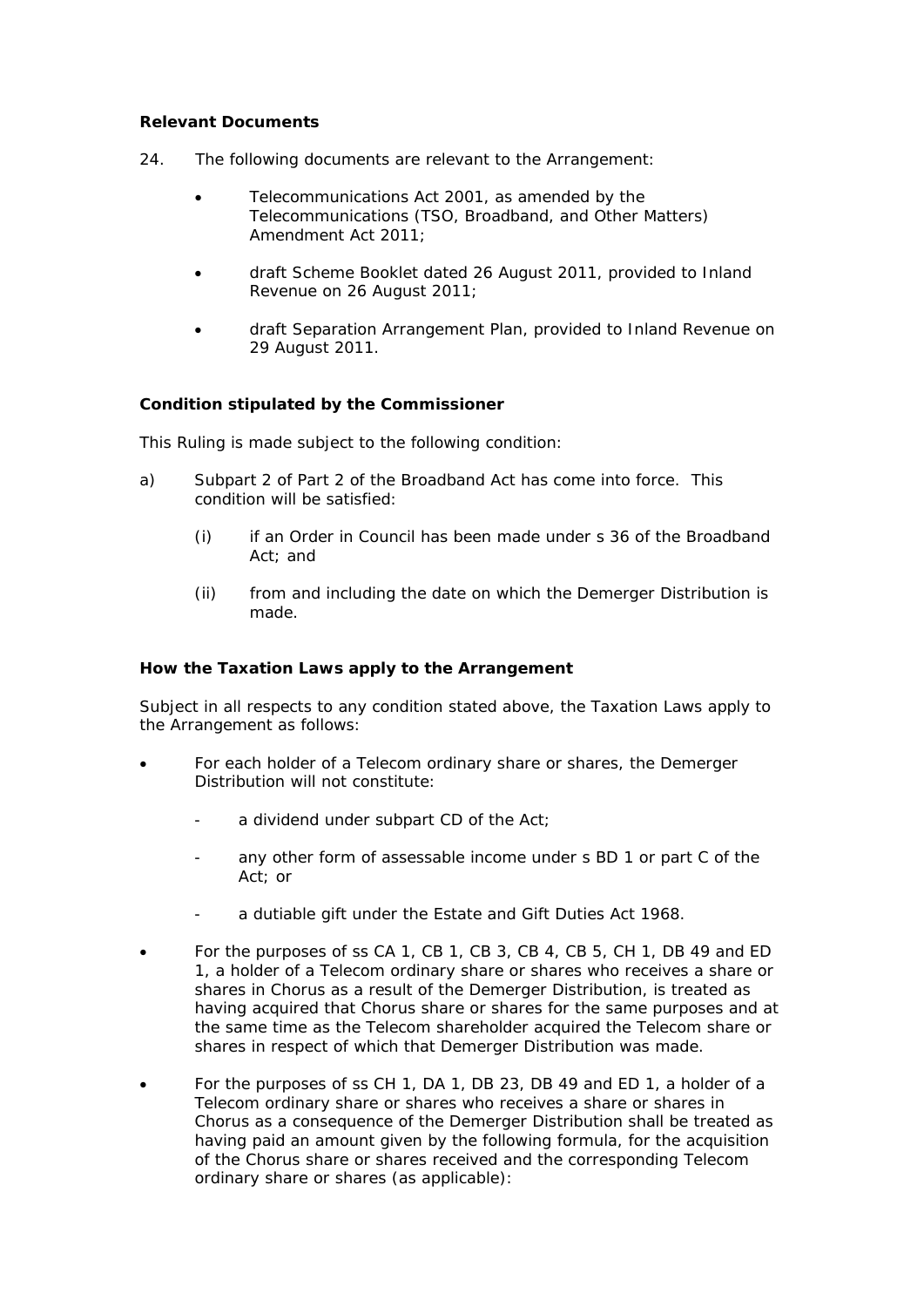Where the:

- (i) **pre-calculation amount paid** is the person's expenditure or loss incurred in acquiring the relevant Telecom ordinary share or shares (ignoring the provisions of the Broadband Act);
- (ii) **individual MV** is the market capitalisation on the implementation date of the demerger of either Chorus or Telecom, as applicable;
- (iii) **combined MV** is the total market capitalisation, on the implementation date of the demerger of the Chorus and Telecom.

For these purposes, "market capitalisation on the implementation date of the demerger" means the number of Chorus shares or Telecom shares (as applicable) on issue immediately following the Demerger Distribution multiplied by the volume weighted average price of Chorus shares or Telecom shares (as applicable) as traded on the NZSX over the first five trading days, starting on the date from which Chorus is listed (provided that an alternative method of calculating market capitalisation has not been prescribed by an Order in Council made under s 46 of the Broadband Act).

- If, on or before the date on which the Demerger Distribution occurs, and ignoring the effect of the Broadband Act, an arrangement is, or would but for the Demerger Distribution, be a returning share transfer under which a Telecom share is an original share, and under the arrangement the share user is required to transfer a Chorus share to the share supplier (a "Telecom Securities Lending Arrangement"):
	- (i) that arrangement will continue to be a returning share transfer after the Demerger Distribution; and
	- (ii) a Chorus share will be treated as forming part of a Telecom share for the purposes of s ED 1 and the definitions of "identical share" and "original share" in s YA 1.
- For a Telecom Securities Lending Arrangement that meets the definition of "returning share transfer" or "share-lending arrangement" in s YA 1 (taking into account the ruling set out in the fourth bullet point above), the rulings in the second and third bullet points above apply equally to the relevant share supplier under that Telecom Securities Lending Arrangement as if that share supplier were the shareholder referred to in those rulings.
- Sections BG 1 and GA 1 will not apply to vary or negate any of the above ruling bullet points.